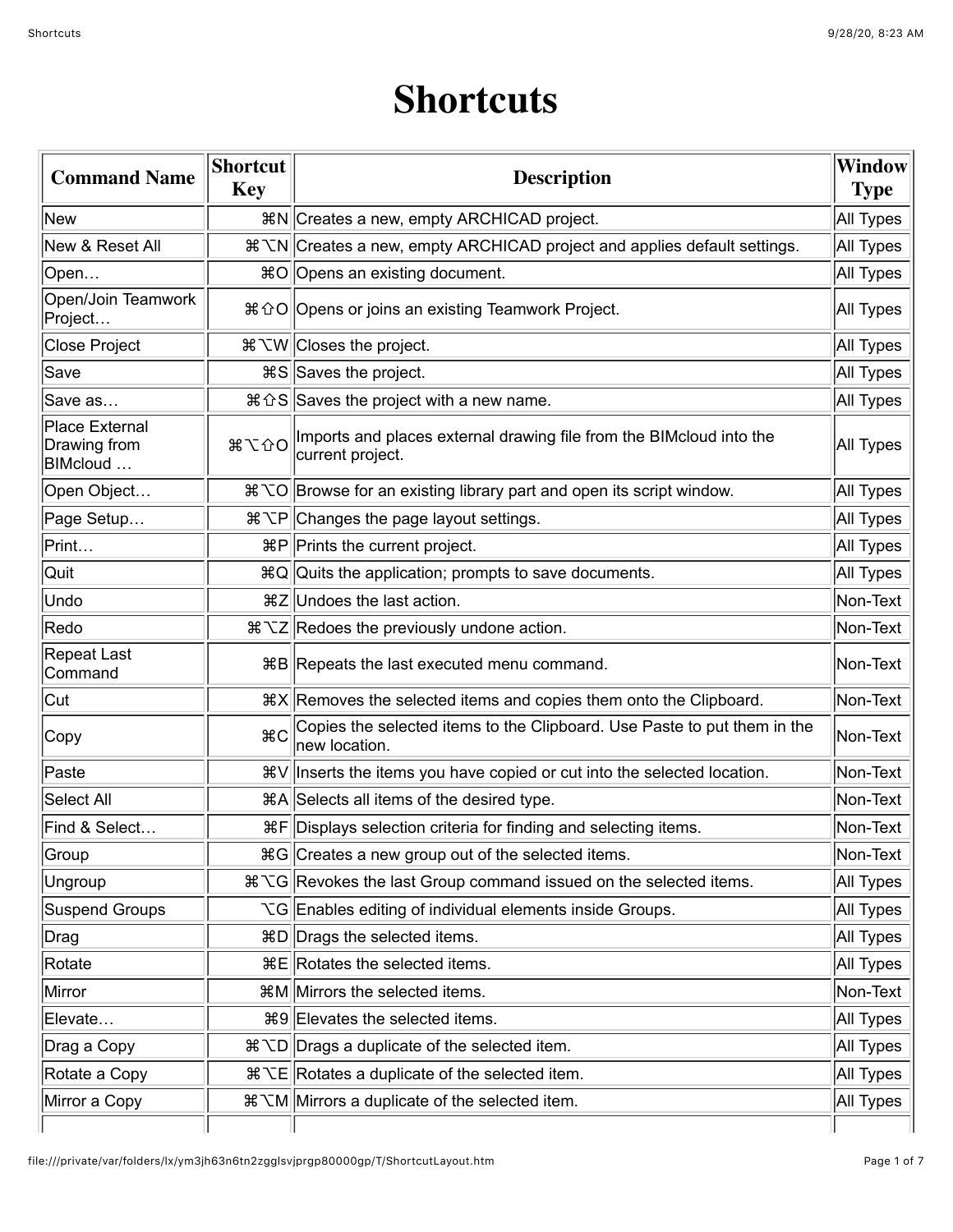| Multiply                     |              | Non-Text<br><sub>ま∪</sub> Opens Multiply dialog box.                                                     |             |
|------------------------------|--------------|----------------------------------------------------------------------------------------------------------|-------------|
| Resize                       |              | <sub>まK</sub>   Resizes the selected items.                                                              |             |
| Adjust                       |              | ೫- Adjusts the selected items to a line or other item.                                                   |             |
| Explode into Current<br>View |              | <sub>3</sub> % <sup>a</sup> all Transforms the selected elements into independent 2D drawing elements.   | All Types   |
| Edit Selection Set           |              | # ∠T Edits the common parameters of the selected items.                                                  | Non-Text    |
| Tool Settings                |              | #T Changes the settings of the selected or newly created items of this type.                             | Non-Text    |
| Pick Up Parameters           | УC           | Picks up an element's parameters and sets them as the default for that<br>tool type.                     | Non-Text    |
| Inject Parameters            |              |                                                                                                          | Non-Text    |
| Undo(text)                   |              | 第Z Undoes the last action in a text window.                                                              | Text        |
| Redo(text)                   |              | # ∠Z Redoes the previously undone action in a text window.                                               | Text        |
| Repeat Last<br>Command(text) |              | 第B Repeats the last executed menu command in a text window.                                              | Text        |
| Cut(text)                    | $*X$         | Removes the selected items from a text window and copies them onto the<br>Clipboard.                     | <b>Text</b> |
| Copy(text)                   | $_{\rm \#C}$ | Copies the selected items to the Clipboard. Use Paste to put them in a<br>new location in a text window. | Text        |
| Paste(text)                  | ิ ¥∨         | Inserts the items you have copied or cut into the selected location in a text<br>window.                 | Text        |
| Select All(text)             |              | 38A Selects all items of the desired type in a text window.                                              | <b>Text</b> |
| Find & Replace               |              | 용F Replaces the specified text with different text.                                                      |             |
| Find Again                   |              | ¥G Finds next occurrence of the specified text.                                                          |             |
| Replace Again                |              | ೫T Repeats the last replace action.                                                                      | Text        |
| Replace Again<br>Backwards   |              | # ∠T Repeats the last replace action, moving backwards through the window.                               |             |
| Go to Line                   |              | <sub>ま</sub> L Goes to the specified line.                                                               | <b>Text</b> |
| Comment                      |              | <b>\mathbf{x}</b> M  Comments the selected line.                                                         | <b>Text</b> |
| Uncomment                    |              | #∪ Removes the comment sign from the selected line.                                                      | Text        |
| Go Up a Story                |              |                                                                                                          | All Types   |
| Go Up a Story                |              | 器Up Goes up one story.                                                                                   | All Types   |
| Go Down a Story              |              | <b>\SecogetSile</b> Goes down one story.                                                                 |             |
| Go Down a Story              |              | ¥Bown Goes down one story.                                                                               |             |
| Go to Story                  |              | ೫ NF2 Goes to the desired story.                                                                         |             |
| Go to First Layout           |              | ೫ Numerod K Layout.                                                                                      |             |
| Go to Previous<br>Layout     |              | <b>\</b> HF7 Goes to the previous Layout.                                                                |             |
| Go to Previous<br>∣Layout    |              | TLeft Goes to the previous Layout.                                                                       |             |
| Go to Next Layout            |              | $\Gamma$ $\Gamma$ $\sim$ F7 $\sim$ 60 $\mu$ Goes to the next Layout.                                     | All Types   |
| Go to Next Layout            |              | <b>National</b> Coes to the next Layout.                                                                 |             |
| Go to Last Layout            |              | <b>% XRight</b> Goes to the last Layout.                                                                 |             |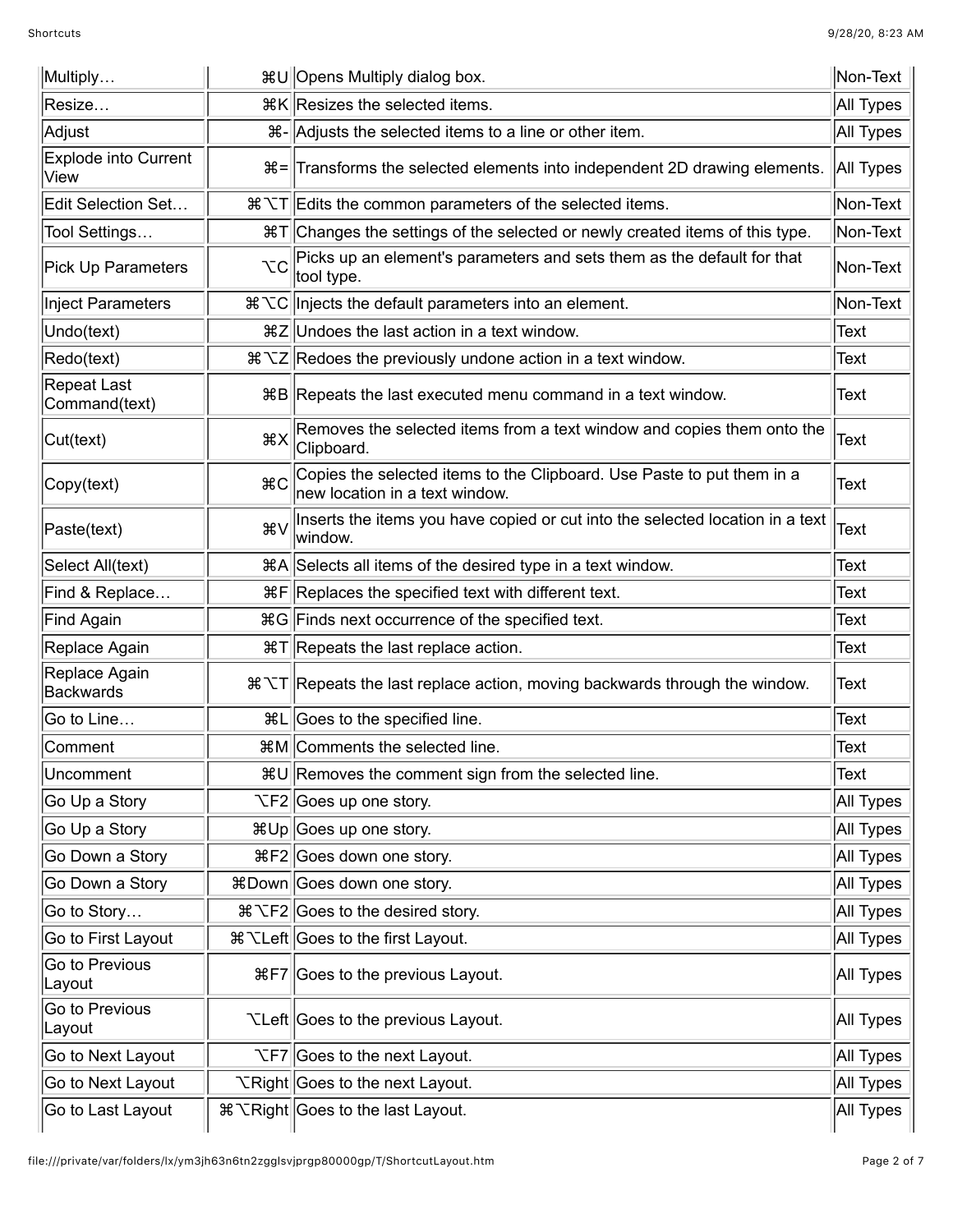| Grid Snap                                         |                             | $\hat{C}$ S Toggles snap-to-grid input on and off.                                                                                 |           |
|---------------------------------------------------|-----------------------------|------------------------------------------------------------------------------------------------------------------------------------|-----------|
| Show/Hide Guide<br>Lines                          |                             | L Toggles guide lines on and off.                                                                                                  |           |
| Create Guide Line<br>Segment                      |                             | $\left  \hat{C} L \right $ Creates a user-defined guide line segment, or guide arc.                                                |           |
| Lock/Unlock to/from<br>Guide Line / Snap<br>Guide |                             | V§ Locks or Unlocks the cursor to/from Guide Line / Snap Guide.                                                                    | Non-Text  |
| Zoom to Selection                                 |                             | $\mathcal{H} \hat{U}$ Sets the view to display all selected items in the Window.                                                   | All Types |
| Fit in Window                                     | ₩'                          | Sets the view to display all items in the Window.                                                                                  | All Types |
| Rotate Orientation                                |                             | <sub>3</sub> Rotates the view orientation.                                                                                         | Non-Text  |
| Previous Zoom                                     |                             | $\frac{1}{2}$ [ Jumps back to the previous zoom.                                                                                   | All Types |
| Next Zoom                                         |                             | <sub>8</sub> %] Jumps to the next zoom.                                                                                            | All Types |
| Show Selection in 3D                              |                             | F4 Opens the 3D Window to display the elements selected by the Arrow tool.                                                         | All Types |
| Show All in 3D<br>(Filtered)                      | <b></b> £F4                 | Opens the 3D Window to display the entire model in 3D (limited only by<br>the active 3D Element Filters and 3D Cut Planes if any). | All Types |
| Filter and Cut<br>Elements in 3D                  | $\frac{4}{5}$ $\frac{1}{5}$ | Selects a subset of project elements to display in the 3D window, or<br>change cut surface display.                                | All Types |
| 3D Cutaway                                        |                             |                                                                                                                                    | All Types |
| 3D Projection<br>Settings…                        |                             | # NF3 Changes the 3D viewpoint, camera and sun settings.                                                                           |           |
| Hidden Line                                       |                             | $\mathcal{L} \hat{D}$ F6 Displays items in 3D window using hidden line mode.                                                       |           |
| Redraw                                            |                             | $R$ Refreshes the active window.                                                                                                   |           |
| Rebuild                                           |                             | # ∠R Rebuilds the content of the active window.                                                                                    |           |
| Rebuild &<br>Regenerate                           |                             | # \ $\hat{C}$ R   Rebuilds and regenerates the content of the active window.                                                       |           |
| Open 3D Window                                    |                             | F3 Opens or activates 3D window.                                                                                                   | All Types |
| Horizontal (Editing<br>Plane Orientation)         |                             | <b>XE Changes Editing Plane orientation to Horizontal.</b>                                                                         | Non-Text  |
| Next Plane                                        |                             | E Click to cycle through context-specific editing planes.                                                                          | Non-Text  |
| Element Snap                                      |                             | $\hat{L}E$ Toggles element snapping on and off.                                                                                    | All Types |
| Story Settings                                    |                             | <sub>87</sub> Creates and changes the stories.                                                                                     | All Types |
| Crop to Single-plane<br>Roof                      | $*0$                        | Crops walls, columns, slabs, beams and library parts to Single-plane<br>Roofs.                                                     |           |
| Send Changes                                      |                             | # \ S Sends Changes to shared project on server (Teamwork).                                                                        |           |
| Send & Receive                                    | <b>第て☆S</b>                 | Sends & Receives Changes to and from shared project on server<br>(Teamwork).                                                       |           |
| Reserve Elements<br>from source                   |                             | #J Opens Element Reservation dialog box (Teamwork).                                                                                |           |
| Release                                           |                             | 36 o J Releases selected / all elements or data reserved by you (Teamwork).                                                        |           |
| ∣Layers…                                          |                             | ೫L Creates and changes the layers and layer combinations.                                                                          |           |
| <b>Save View and Place</b><br>on Layout           |                             | $\left  \hat{C}F7 \right $ Saves a new view and places it on the active Layout.                                                    |           |
|                                                   |                             |                                                                                                                                    |           |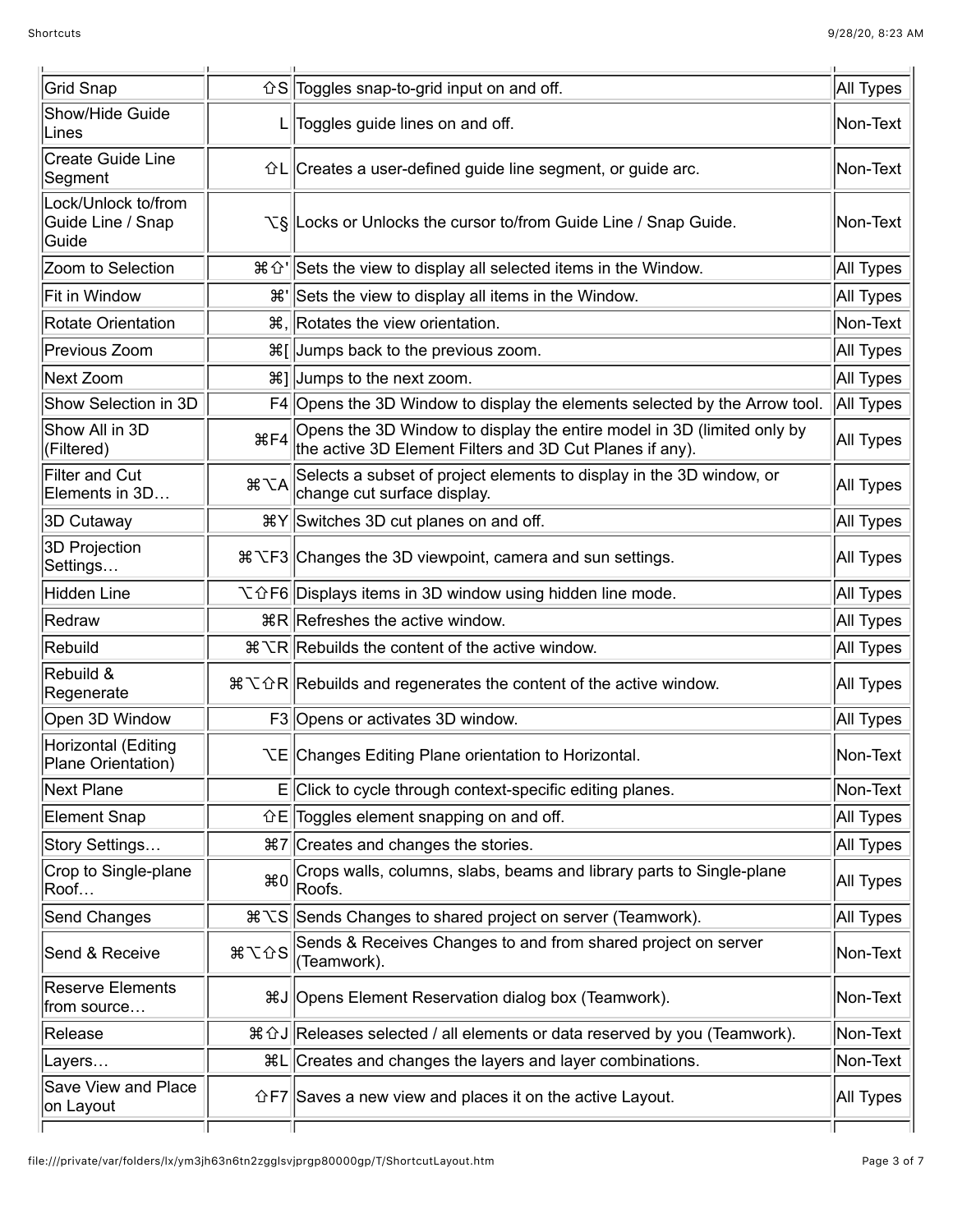| Enter/Exit Full Screen                                |           | All Types<br>೫ ^F Toggles Full Screen mode on and off.                                                                                                                      |                  |
|-------------------------------------------------------|-----------|-----------------------------------------------------------------------------------------------------------------------------------------------------------------------------|------------------|
| Close Tab Project                                     |           | <sub>8</sub> W   Closes Tab Project.                                                                                                                                        | All Types        |
| <b>Show Next Tab</b>                                  |           | ^Tab Shows the next tab in Tab Bar.                                                                                                                                         | All Types        |
| <b>Show Previous Tab</b>                              |           | $\hat{U} \cap \text{Tab}$ Shows the previous tab in Tab Bar.                                                                                                                | All Types        |
| Floor Plan                                            |           | F2 Activates Floor Plan window.                                                                                                                                             | All Types        |
| ast Section                                           |           | F6 Activates the window of the last section.                                                                                                                                | All Types        |
| Last Layout                                           |           | F7 Activates the window of the last layout.                                                                                                                                 | All Types        |
| Pop-up Navigator                                      |           | # ኅ N Shows or hides the Pop-up Navigator.                                                                                                                                  | All Types        |
| Show/Hide Windows<br>Overview                         |           | 36 GA Shows or hides Windows Overview.                                                                                                                                      | All Types        |
| <b>Switch Geometry</b><br>Methods                     |           | G Switches among the Geometry Methods in the Info Box.                                                                                                                      | All Types        |
| <b>Switch Construction</b><br>Methods                 | C         | Switches among the Wall Reference Line, Slab Reference Plane and<br>Construction Methods in the Info Box.                                                                   | All Types        |
| <b>Top Elevation</b>                                  |           | $T$  Activates the top elevation value in the Info Box.                                                                                                                     | All Types        |
| <b>Top Elevation</b>                                  |           | $\hat{U}$   Activates the top elevation value in the Info Box.                                                                                                              | All Types        |
| <b>Bottom Elevation</b>                               |           | B Activates the bottom elevation value in the Info Box.                                                                                                                     | All Types        |
| <b>Bottom Elevation</b>                               |           | $\hat{B}$ Activates the bottom elevation value in the Info Box.                                                                                                             | All Types        |
| <b>Cursor Snap Variants</b>                           |           | 企Q Switches among Cursor Snap Variants.                                                                                                                                     | All Types        |
| Previous Tool in<br><b>Toolbox</b>                    | PageUp    | Activates the Tool located above the currently active tool in the Classic<br>Toolbox.                                                                                       | All Types        |
| Next Tool in Toolbox                                  | PageDown  | Activates the Tool located below the currently active tool in the Classic<br>Toolbox.                                                                                       | <b>All Types</b> |
| Arrow Tool/Last Tool<br>Toggle                        |           | W  Toggles between the Arrow tool and the last used Tool.                                                                                                                   | All Types        |
| Open Favorite Popup<br>for Tool in Toolbox            | Home      | Opens the Favorite Popup for the currently active tool in the Classic<br>Toolbox.                                                                                           | Non-Text         |
| Change Grid Snap<br><b>States</b>                     | <b>VS</b> | Switches among cursor snap grid options: none, snap grid and<br>construction grid.                                                                                          | All Types        |
| Scroll Up                                             |           | Up Scrolls the window up.                                                                                                                                                   | All Types        |
| Scroll Down                                           |           | Down Scrolls the window down.                                                                                                                                               | All Types        |
| <b>Scroll Left</b>                                    |           | Left Scrolls the window left.                                                                                                                                               | All Types        |
| Scroll Right                                          |           | Right Scrolls the window right.                                                                                                                                             | All Types        |
| Zoom In (scrollbar)                                   |           | $+$ Zooms in on the screen.                                                                                                                                                 | All Types        |
| Zoom Out (scrollbar)                                  |           | Zooms out from the screen.                                                                                                                                                  | All Types        |
| Force Snap<br>Reference                               |           | Displays the next Guide Line Group (Main-direction or Relative-direction)<br>Q or the Edge/Arc Extension Guide Line without waiting for the user-set lag<br>time to expire. | Non-Text         |
| Switch to the Next<br>Pet Palette Item                | F         | Switches to the next item of the Pet Palette.                                                                                                                               | All Types        |
| Switch to the<br><b>Previous Pet Palette</b><br>∣ltem |           | $\sum$ $F$ Switches to the previous item of the Pet Palette.                                                                                                                |                  |
| Switch to the                                         |           |                                                                                                                                                                             |                  |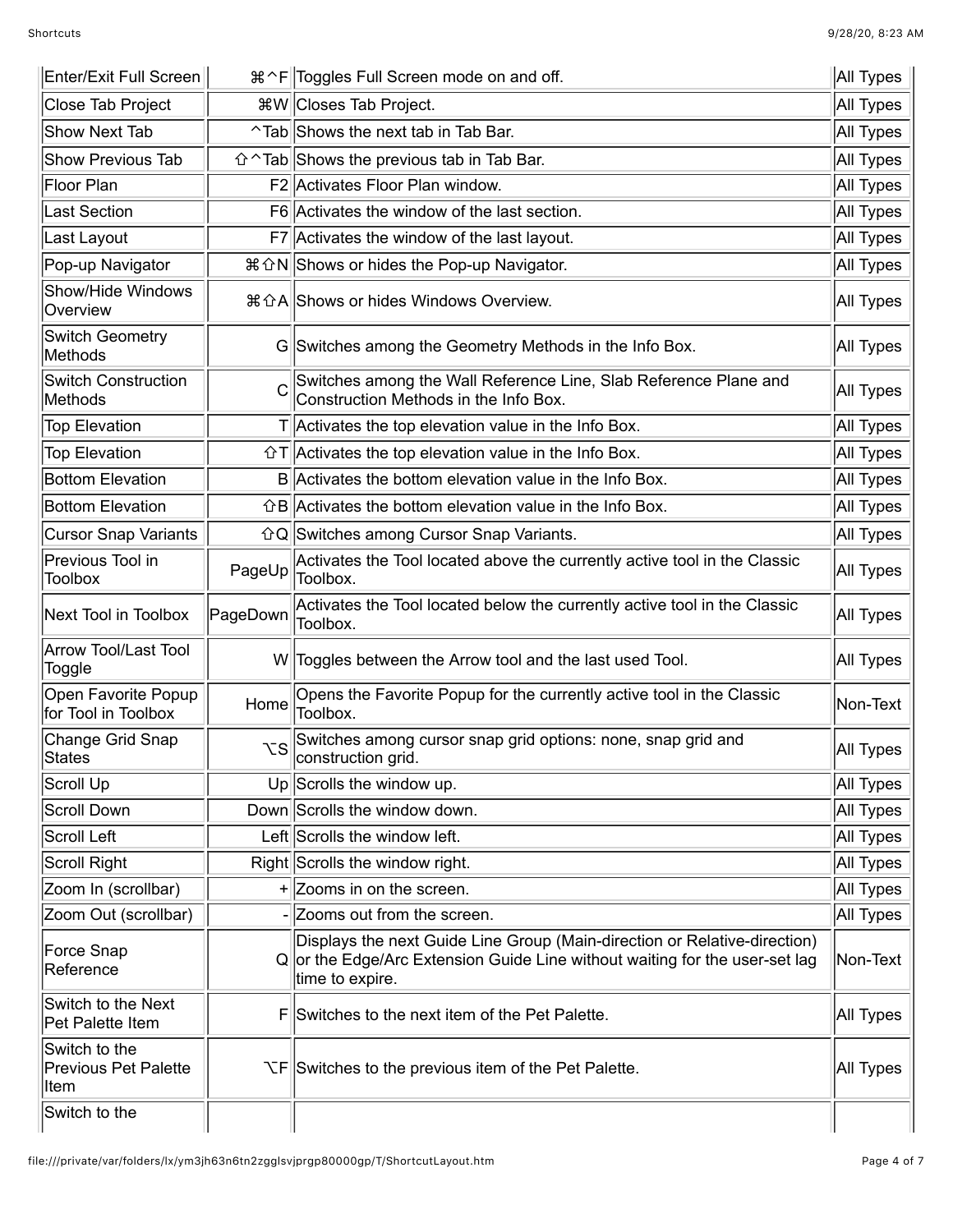| <b>Previous Pet Palette</b><br>Iltem      |    | $\hat{F}$ Switches to the previous item of the Pet Palette.                                                                               |           |  |
|-------------------------------------------|----|-------------------------------------------------------------------------------------------------------------------------------------------|-----------|--|
| Nudge Up (Larger)                         |    | $\mathcal{L} \oplus \mathsf{Up}$ Nudges the selected element(s) up (Construction Grid increment).<br>All Types                            |           |  |
| Nudge Down (Larger)                       |    | V û Down Nudges the selected element(s) down (Construction Grid increment).                                                               |           |  |
| Nudge Left (Larger)                       |    | $\mathcal{L}\hat{\theta}$ Left Nudges the selected element(s) left (Construction Grid increment).                                         |           |  |
| Nudge Right (Larger)                      |    | $\mathcal{L}\hat{\alpha}$ Right Nudges the selected element(s) right (Construction Grid increment).                                       | All Types |  |
| Nudge Up                                  |    | $\hat{U}$ Up Nudges the selected element(s) up (Snap Grid increment).                                                                     | All Types |  |
| Nudge Down                                |    | $\hat{C}$ Down Nudges the selected element(s) down (Snap Grid increment).                                                                 | All Types |  |
| Nudge Left                                |    | $\hat{U}$ Left Nudges the selected element(s) left (Snap Grid increment).                                                                 | All Types |  |
| Nudge Right                               |    | $\hat{C}$ Right Nudges the selected element(s) right (Snap Grid increment).                                                               | All Types |  |
| Change Flip Status                        |    | P Changes the Flip Status of the Wall or Shell.                                                                                           | Non-Text  |  |
| Switch Geometry<br>Methods Backward       |    | 企G Switches among the Geometry Methods in the Info Box backward.                                                                          | All Types |  |
| Orbit                                     |    | O Switches Orbit Mode on and off.                                                                                                         | All Types |  |
| Perspective                               |    | <b>TF3</b> Perspective                                                                                                                    | All Types |  |
| Axonometry                                |    | %F3 Axonometry                                                                                                                            | All Types |  |
| Edit value in Tracker                     |    | N Brings up the Tracker for numeric input.                                                                                                | All Types |  |
| Prefer polar<br>coordinates in<br>Tracker |    | During straight vector editing, Tracker shows Radius and Angle instead of<br>All Types<br>X - Y coordinates.                              |           |  |
| Gravity                                   |    | $\hat{U}$ Automatically places new element on top of an existing element.                                                                 |           |  |
| Gravity                                   |    | VV Switches among gravity modes: none, Slab, Roof, or Mesh.                                                                               |           |  |
| Measure                                   | M  | Show distances/angles of cursor from reference point or Guide Line.<br>During input/editing, this measurement will appear in the Tracker. |           |  |
| Measure                                   | 1M | Show distances/angles of cursor from reference point or Guide Line.<br>During input/editing, this measurement will appear in the Tracker. |           |  |
| X Coordinate                              |    | X Activates the X Coordinate value.                                                                                                       | All Types |  |
| X Coordinate                              |    | $\hat{u}$ $X$ Activates the X Coordinate value.                                                                                           | All Types |  |
| Y Coordinate                              |    | Y Activates the Y Coordinate value.                                                                                                       | All Types |  |
| Y Coordinate                              |    | GY Activates the Y Coordinate value.                                                                                                      | All Types |  |
| Z Coordinate                              |    | Z Activates the Z Coordinate value.                                                                                                       | All Types |  |
| Z Coordinate                              |    | $\hat{U}Z$ Activates the Z Coordinate value.                                                                                              | All Types |  |
| Radius/Distance                           |    | R Activates the Radius or the Distance value.                                                                                             | All Types |  |
| Radius/Distance                           |    | $\hat{C}R$ Activates the Radius or the Distance value.                                                                                    | All Types |  |
| Radius/Distance                           |    | $\hat{U}$ D Activates the Radius or the Distance value.                                                                                   | All Types |  |
| Radius/Distance                           |    | D Activates the Radius or the Distance value.                                                                                             |           |  |
| Angle                                     |    | A Activates the Angle value.                                                                                                              |           |  |
| Angle                                     |    | $\hat{U}$ A  Activates the Angle value.                                                                                                   |           |  |
| Home Story                                |    | H Activates the Home Story value.                                                                                                         | All Types |  |
| Home Story                                |    | <b>GH</b> Activates the Home Story value.<br>All Types                                                                                    |           |  |
| Lock X Coordinate                         |    | XX Locks the X Coordinate value.                                                                                                          |           |  |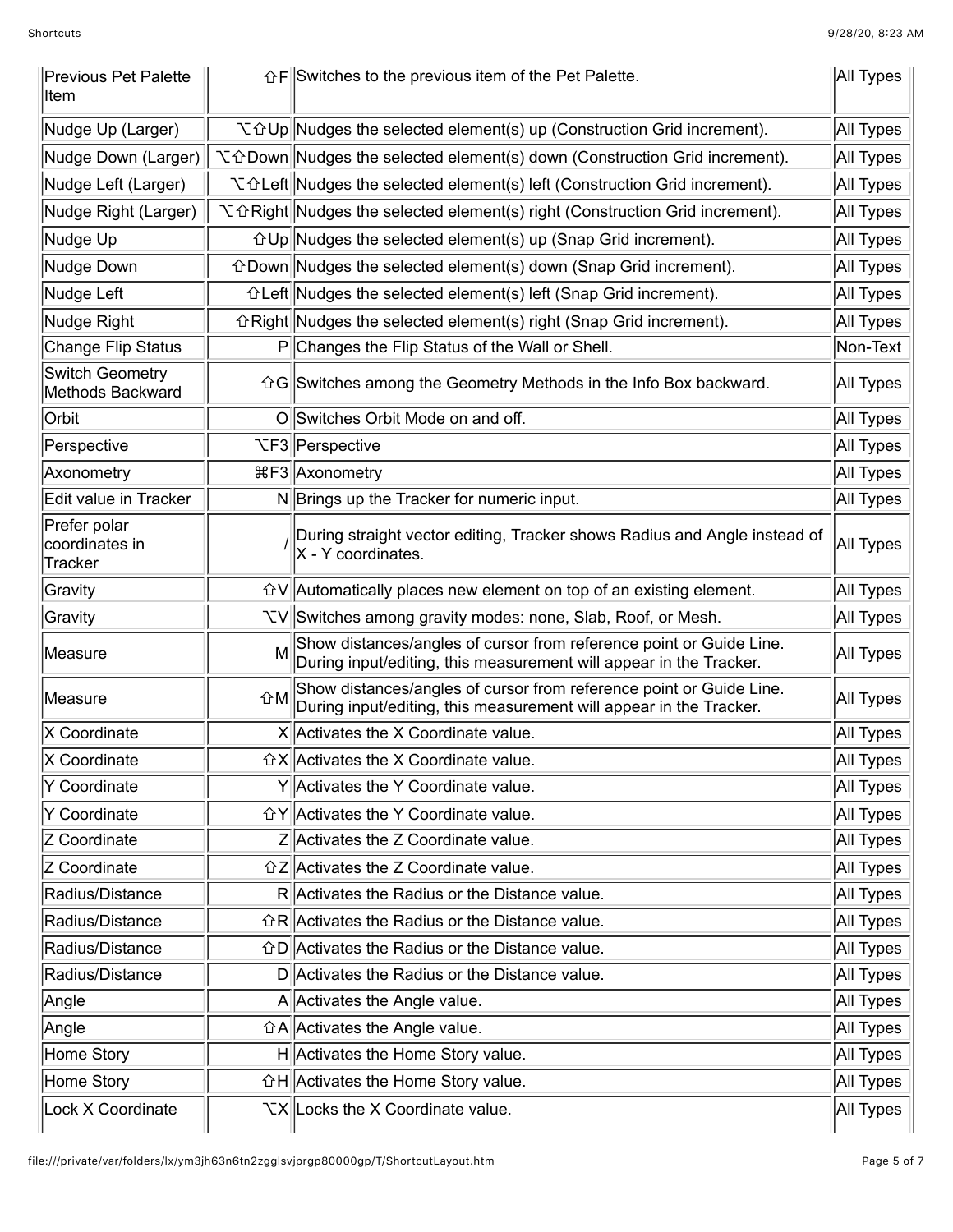| Lock X Coordinate                         |                 | V G X Locks the X Coordinate value.                                                                     |           |
|-------------------------------------------|-----------------|---------------------------------------------------------------------------------------------------------|-----------|
| Lock Y Coordinate                         |                 | <b>TY Locks the Y Coordinate value.</b>                                                                 |           |
| Lock Y Coordinate                         |                 | N T  d Y   Locks the Y Coordinate value.                                                                | All Types |
| Lock Z Coordinate                         |                 | <b>TZ</b> Locks the Z Coordinate value.                                                                 | All Types |
| Lock Z Coordinate                         |                 | N  û Z  Locks the Z Coordinate value.                                                                   | All Types |
| Lock Radius/Distance                      |                 | VR Locks the Radius or the Distance value.                                                              | All Types |
| Lock Radius/Distance                      |                 | $\mathcal{L} \hat{H}$ Locks the Radius or the Distance value.                                           | All Types |
| Lock Radius/Distance                      |                 | ND Locks the Radius or the Distance value.                                                              |           |
| Lock Radius/Distance                      |                 | $\mathcal{L} \hat{D}$   Locks the Radius or the Distance value.                                         |           |
| Lock Angle                                |                 | <b>NA</b> Locks the Angle value.                                                                        |           |
| Lock Angle                                |                 | V û A  Locks the Angle value.<br>All Types                                                              |           |
| Activate Next Tracker<br>Value            |                 | $_{*}$ Brings up the Tracker for numeric input; switches to the next Value in the<br>Tracker.           |           |
| Activate Previous<br><b>Tracker Value</b> | $\mathcal{N}^*$ | Brings up the Tracker for numeric input; switches to the previous Value in<br>All Types<br>the Tracker. |           |
| Trace On/Off                              |                 | <b>GF2</b> Turns Trace Reference feature On/Off.                                                        |           |
| Polyline                                  |                 | <b>TL</b>   Polyline Tool                                                                               |           |
| <b>IFC Project</b><br>Manager (IFC)       |                 | <sub>8</sub> XI  IFC Project Manager                                                                    |           |

## **Non-customizable shortcuts**

| <b>Command Name</b>                        | <b>Shortcut Key</b> | <b>Description</b>                                                                                                                                                            |
|--------------------------------------------|---------------------|-------------------------------------------------------------------------------------------------------------------------------------------------------------------------------|
| Cancel operations                          |                     | During input: cancel the operation.<br>Esc Selected item(s): deselect.<br>Esc Selected item(s) with Marquee: remove Marquee.<br>If nothing is selected: switch to Arrow tool. |
|                                            | Backspace           | During input: cancel the operation.<br>Selected item(s): delete.                                                                                                              |
| <b>Pick Up Parameters</b>                  |                     | $\nabla$  Pick an element parameters to be the default.                                                                                                                       |
| Inject Parameters                          |                     | $\mathcal{H}\setminus\mathcal{H}$ inject the default parameters into an element.                                                                                              |
| Quick Selection Toggle                     | Spacebar            | Temporarily Enables/Disables selection of elements by their<br>surfaces.                                                                                                      |
| Magic Wand                                 |                     | Spacebar Activate the Magic Wand tool on the fly with other Tools.                                                                                                            |
| Element Snap Toggle                        | Spacebar            | When element snap is on: toggles among moving element's<br>snappable points.                                                                                                  |
| Suspend Cursor snap<br>during Element snap | Spacebar            | Suspends cursor snap when moving an element while Element<br>snap is on.                                                                                                      |
| Mouse Constrain Angles /<br>Guide Lines    | 介                   | Constrain to Horizontal, Vertical, Fixed or Custom Angle pairs.<br>Constrain to instant or Lasting Guide Lines.                                                               |
| Instant Arrow tool                         | ⇧                   | Toggles to arrow tool temporarily while another tool is active.                                                                                                               |
|                                            |                     |                                                                                                                                                                               |